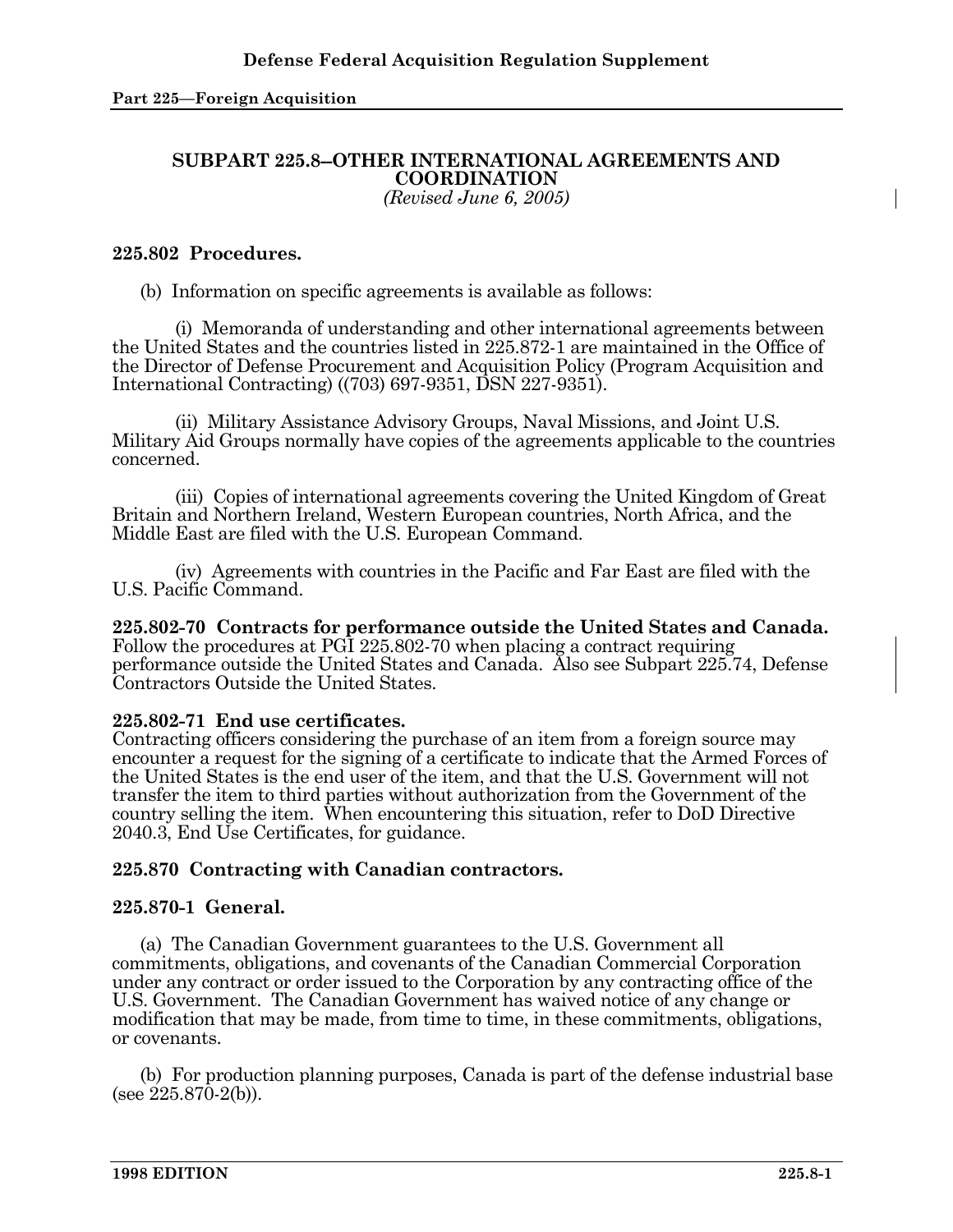(c) The Canadian Commercial Corporation will award and administer contracts with contractors located in Canada, except for—

 (1) Negotiated acquisitions for experimental, developmental, or research work under projects other than the Defense Development Sharing Program;

(2) Acquisitions of unusual or compelling urgency;

(3) Acquisitions at or below the simplified acquisition threshold; or

(4) Acquisitions made by DoD activities located in Canada.

 (d) The Canadian Commercial Corporation uses provisions in contracts with Canadian or U.S. concerns that give DoD the same production rights, data, and information that DoD would obtain in contracts with U.S. concerns.

 (e) The Government of Canada will provide the following services under contracts with the Canadian Commercial Corporation without charge to DoD:

(1) *Contract administration services*, including—

- (i) Cost and price analysis;
- (ii) Industrial security;
- (iii) Accountability and disposal of Government property;
- (iv) Production expediting;
- (v) Compliance with Canadian labor laws;
- (vi) Processing of termination claims and disposal of termination inventory;
- (vii) Customs documentation;

(viii) Processing of disputes and appeals; and

 (ix) Such other related contract administration functions as may be required with respect to the Canadian Commercial Corporation contract with the Canadian supplier.

 (2) *Audits.* The Public Works and Government Services Canada performs audits when needed. Route requests for audit on non-Canadian Commercial Corporation contracts through the cognizant contract management office of the Defense Contract Management Agency.

 (3) *Inspection.* The Department of National Defence (Canada) provides inspection personnel, services, and facilities, at no charge to DoD departments and agencies (see 225.870-7).

## **225.870-2 Solicitation of Canadian contractors.**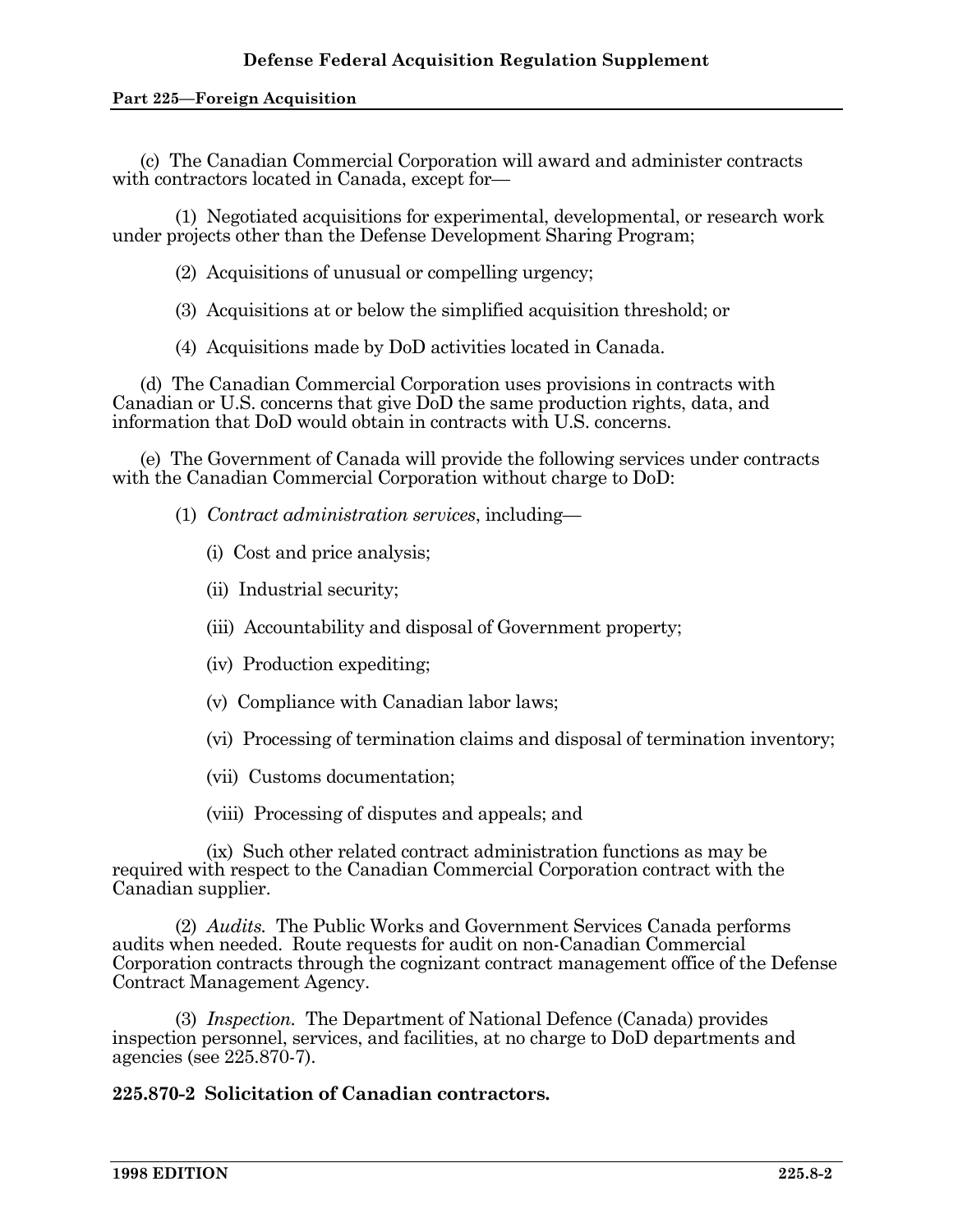(a) Except for acquisitions described in  $225.870-1(c)(1)$  through (4), include Canadian firms on solicitation mailing lists and comparable source lists only at the request of the Canadian Commercial Corporation.

 (b) Include Canadian planned producers under the Industrial Preparedness Production Planning Program on solicitation mailing lists for their planned items (see FAR 14.205-1).

 (c) Send solicitations directly to Canadian firms appearing on the appropriate solicitation mailing lists. Send a complete copy of the solicitation and a listing of Canadian firms solicited to the Canadian Commercial Corporation, 11th Floor, 50 O'Connor Street, Ottawa, Ontario, K1A-0S6, Canada.

 (d) If requested, furnish a solicitation to the Canadian Commercial Corporation even if no Canadian firm is solicited.

 (e) Handle acquisitions at or below the simplified acquisition threshold directly with Canadian firms and not through the Canadian Commercial Corporation.

### **225.870-3 Submission of offers.**

 (a) As indicated in 225.870-4, the Canadian Commercial Corporation is the prime contractor. To indicate acceptance of offers by individual Canadian companies, the Canadian Commercial Corporation issues a letter supporting the Canadian offer and containing the following information:

(1) Name of the Canadian offeror.

 (2) Confirmation and endorsement of the offer in the name of the Canadian Commercial Corporation.

 (3) A statement that the Corporation shall subcontract 100 percent with the offeror.

 (b) When a Canadian offer cannot be processed through the Canadian Commercial Corporation in time to meet the date for receipt of offers, the Corporation may permit Canadian firms to submit offers directly. However, the contracting officer shall receive the Canadian Commercial Corporation's endorsement before contract award.

 (c) The Canadian Commercial Corporation will submit all sealed bids in terms of U.S. currency. Do not adjust contracts awarded under sealed bidding for losses or gains from fluctuation in exchange rates.

 (d) Except for sealed bids, the Canadian Commercial Corporation normally will submit offers and quotations in terms of Canadian currency. The Corporation may, at the time of submitting an offer, elect to quote and receive payment in terms of U.S. currency, in which case the contract—

(1) Shall provide for payment in U.S. currency; and

(2) Shall not be adjusted for losses or gains from fluctuation in exchange rates.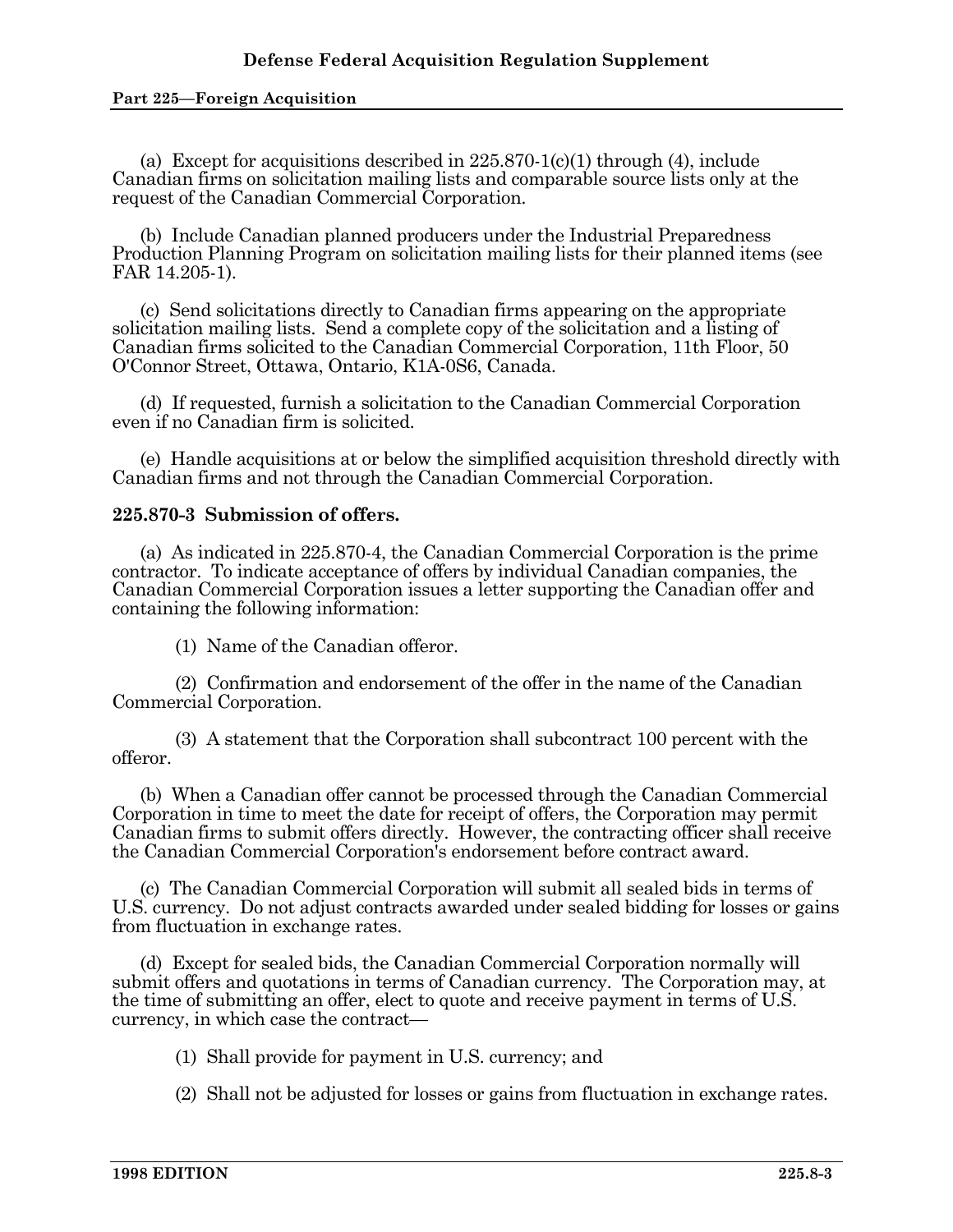### **225.870-4 Contracting procedures.**

(a) Except for contracts described in  $225.870-1(c)(1)$  through (4), award individual contracts covering purchases from suppliers located in Canada to the Canadian Commercial Corporation, 11th Floor, 50 O'Connor Street, Ottawa, Ontario, Canada, K1A-0S6.

 (b) Direct communication with the Canadian supplier is authorized and encouraged in connection with all technical aspects of the contract, provided the Corporation's approval is obtained on any matters involving changes to the contract.

 (c) Identify in the contract, the type of currency, i.e., U.S. or Canadian. Contracts that provide for payment in Canadian currency shall--

 (1) Quote the contract price in terms of Canadian dollars and identify the amount by the initials "CN", e.g., \$1,647.23CN; and

 (2) Clearly indicate on the face of the contract the U.S./Canadian conversion rate at the time of award and the U.S. dollar equivalent of the Canadian dollar contract amount.

#### **225.870-5 Contract administration.**

 (a) Assign contract administration in accordance with Part 242. When the Defense Contract Management Agency will perform contract administration in Canada, name in the contract the following payment office for disbursement of DoD funds (DoD Department Code: 17-Navy; 21-Army; 57-Air Force; 97-all other DoD components), whether payment is in Canadian or U.S. dollars:

DFAS Columbus Center DFAS-CO/North Entitlement Operations PO Box 182266 Columbus, OH 43218-2266

(b) The following procedures apply to cost-reimbursement type contracts:

 (1) The Public Works and Government Services Canada (PWGSC) automatically arranges audits on contracts with the Canadian Commercial Corporation.

(i) Consulting and Audit Canada (CAC) furnishes audit reports to PWGSC.

 (ii) Upon advice from PWGSC, the Canadian Commercial Corporation certifies the invoice and forwards it with Standard Form (SF) 1034, Public Voucher, to the administrative contracting officer for further processing and transmittal to the disbursing office.

 (2) For contracts placed directly with Canadian firms, the administrative contracting officer requests audits from the CAC, Ottawa, Ontario, Canada. The CAC/PWGSC--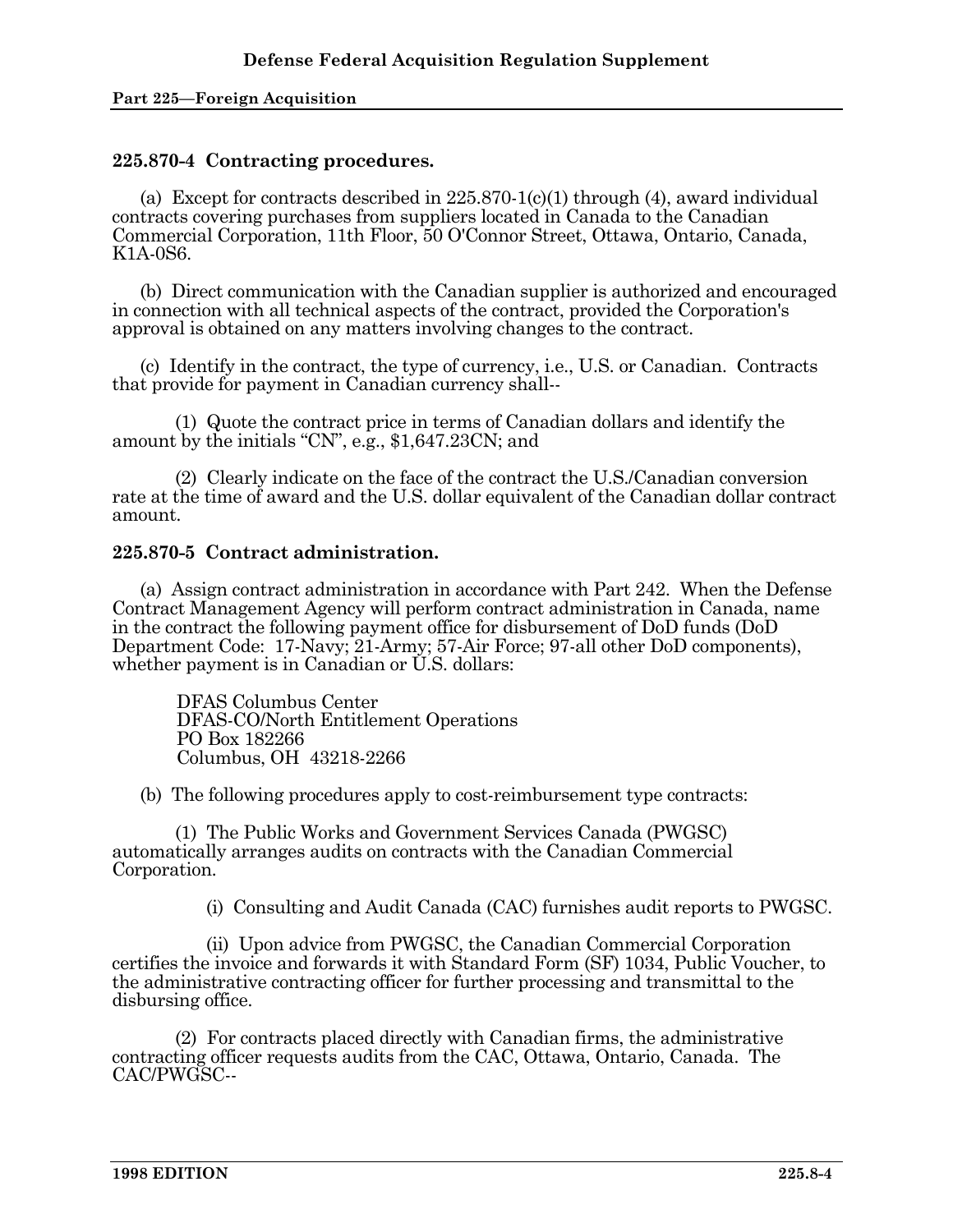(i) Approves invoices on a provisional basis pending completion of the contract and final audit;

 (ii) Forwards these invoices, accompanied by SF 1034, Public Voucher, to the administrative contracting officer for further processing and transmittal to the disbursing officer; and

 (iii) Furnishes periodic advisory audit reports directly to the administrative contracting officer.

#### **225.870-6 Termination procedures.**

 (a) The Canadian Commercial Corporation will continue administering contracts that the U.S. contracting officer terminates.

 (b) The Corporation will settle all Canadian subcontracts in accordance with the policies, practices, and procedures of the Canadian Government.

 (c) The U.S. agency administering the contract with the Canadian Commercial Corporation shall provide any services required by the Canadian Commercial Corporation, including disposal of inventory, for settlement of any subcontracts placed in the United States. Settlement of such U.S. subcontracts will be in accordance with this regulation.

#### **225.870-7 Acceptance of Canadian supplies.**

 (a) For contracts placed in Canada, either with the Canadian Commerical Corporation or directly with Canadian suppliers, the Department of National Defence (Canada) will perform any necessary contract quality assurance and/or acceptance, as applicable.

 (b) Signature by the Department of National Defence (Canada) quality assurance representative on the DoD inspection and acceptance form is satisfactory evidence of acceptance for payment purposes.

#### **225.870-8 Industrial security.**

Industrial security for Canada shall be in accordance with the U.S.-Canada Industrial Security Agreement of March 31, 1952, as amended.

## **225.871 North Atlantic Treaty Organization cooperative projects.**

#### **225.871-1 Scope.**

This section--

(a) Implements 22 U.S.C. 2767 and 10 U.S.C. 2350b; and

 (b) Provides guidance on awarding contracts for North Atlantic Treaty Organization (NATO) cooperative projects.

## **225.871-2 Definitions.**

As used in this section--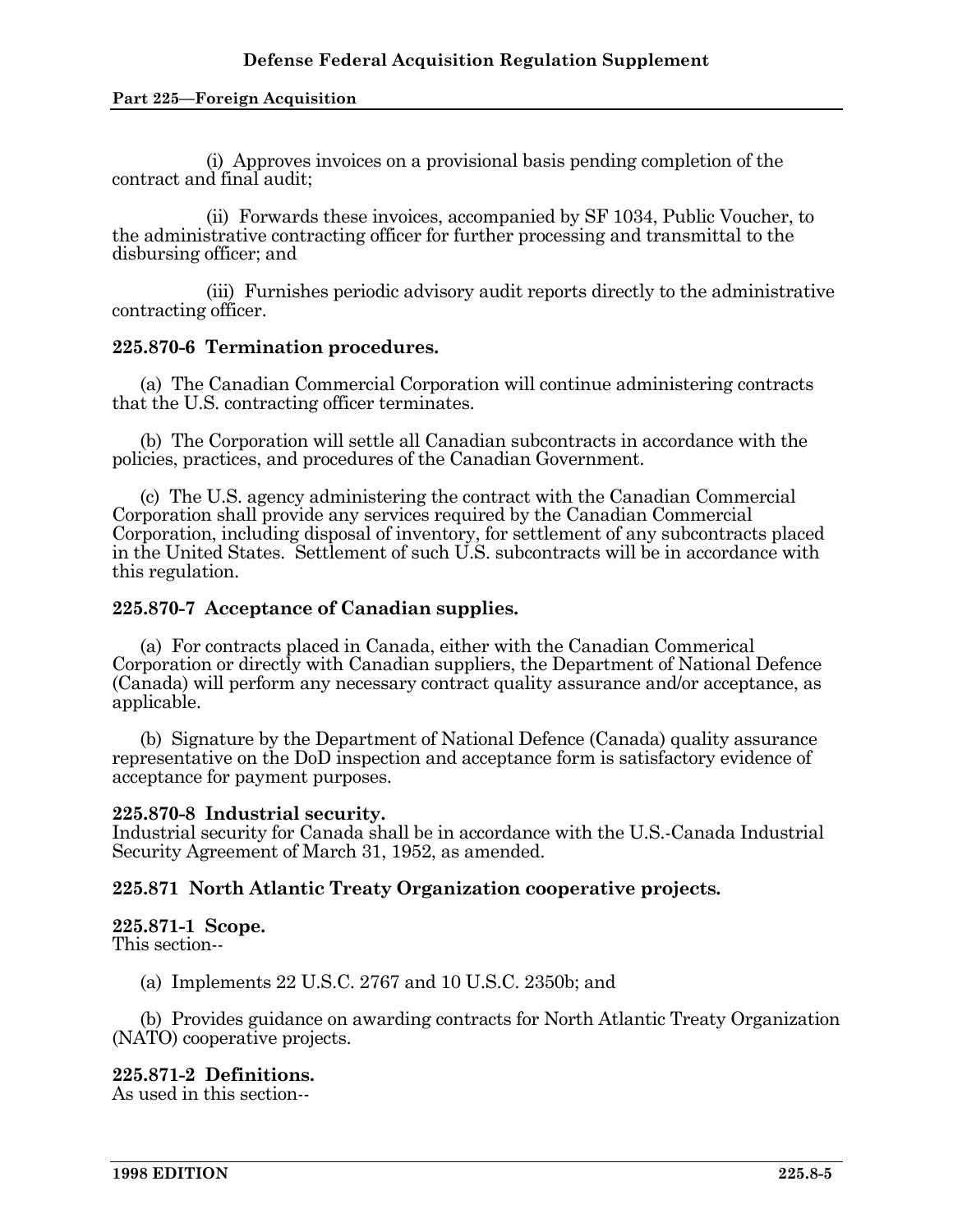(a) "Cooperative project" means a jointly managed arrangement—

(1) Described in a written agreement between the parties;

 (2) Undertaken to further the objectives of standardization, rationalization, and interoperability of the armed forces of NATO member countries; and

(3) Providing for—

 (i) One or more of the other participants to share with the United States the cost of research and development, testing, evaluation, or joint production (including follow-on support) of certain defense articles;

 (ii) Concurrent production in the United States and in another member country of a defense article jointly developed; or

 (iii) Acquisition by the United States of a defense article or defense service from another member country.

 (b) "Other participant" means a cooperative project participant other than the United States.

## **225.871-3 General.**

(a) *Cooperative project authority.* 

 (1) Departments and agencies, that have authority to do so, may enter into cooperative project agreements with NATO or with one or more member countries of NATO under DoDD 5530.3, International Agreements.

 (2) Under laws and regulations governing the negotiation and implementation of cooperative project agreements, departments and agencies may enter into contracts, or incur other obligations, on behalf of other participants without charge to any appropriation or contract authorization.

 (3) Agency heads are authorized to solicit and award contracts to implement cooperative projects.

 (b) Contracts implementing cooperative projects shall comply with all applicable laws relating to Government acquisition, unless a waiver is granted under 225.871-4. A waiver of certain laws and regulations may be obtained if the waiver—

(1) Is required by the terms of a written cooperative project agreement;

 (2) Will significantly further NATO standardization, rationalization, and interoperability; and

(3) Is approved by the appropriate DoD official.

## **225.871-4 Statutory waivers.**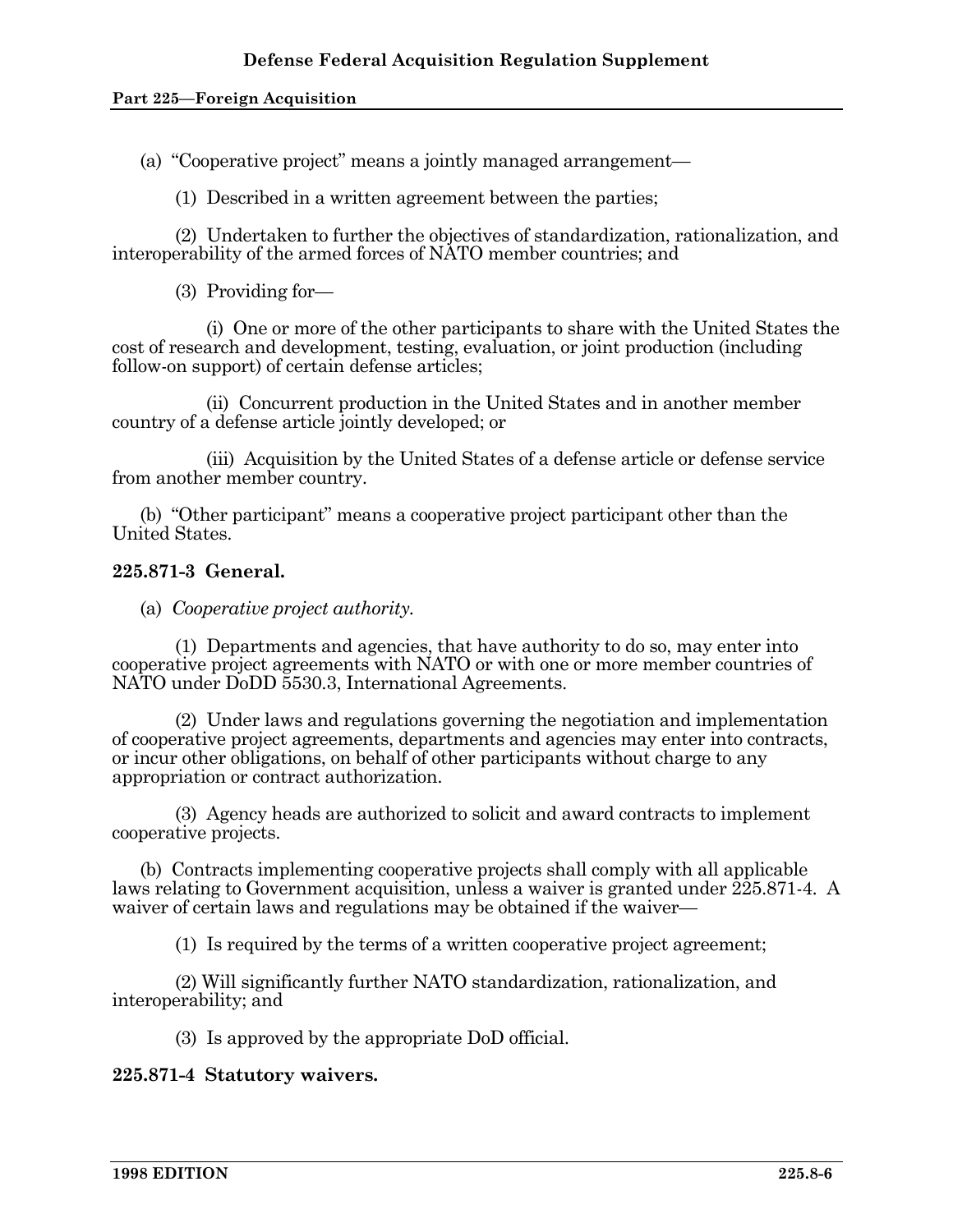(a) For contracts or subcontracts placed outside the United States, the Deputy Secretary of Defense may waive any provision of law that specifically prescribes—

(1) Procedures for the formation of contracts;

(2) Terms and conditions for inclusion in contracts;

(3) Requirements or preferences for—

 (i) Goods grown, produced, or manufactured in the United States or in U.S. Government-owned facilities; or

(ii) Services to be performed in the United States; or

(4) Requirements regulating the performance of contracts.

(b) There is no authority for waiver of—

(1) Any provision of the Arms Export Control Act (22 U.S.C. 2751);

(2) Any provision of 10 U.S.C. 2304;

 (3) The cargo preference laws of the United States, including the Military Cargo Preference Act of 1904 (10 U.S.C. 2631) and the Cargo Preference Act of 1954 (46 U.S.C. 1241(b)); or

 (4) Any of the financial management responsibilities administered by the Secretary of the Treasury.

 (c) Forward any request for waiver under a cooperative project to the Deputy Secretary of Defense, through the Director of Defense Procurement and Acquisition Policy, Office of the Under Secretary of Defense (Acquisition, Technology, and Logistics). The waiver request shall include a draft Determination and Findings for signature by the Deputy Secretary of Defense establishing that the waiver is necessary to significantly further NATO standardization, rationalization, and interoperability.

 (d) Obtain the approval of the Deputy Secretary of Defense before committing to make a waiver in an agreement or a contract.

## **225.871-5 Directed subcontracting.**

 (a) The Director of Defense Procurement and Acquisition Policy may authorize the direct placement of subcontracts with particular subcontractors. Directed subcontracting is not authorized unless specifically addressed in the cooperative project agreement.

 (b) In some instances, it may not be feasible to name specific subcontractors at the time the agreement is concluded. However, the agreement shall clearly state the general provisions for work sharing at the prime and subcontract level.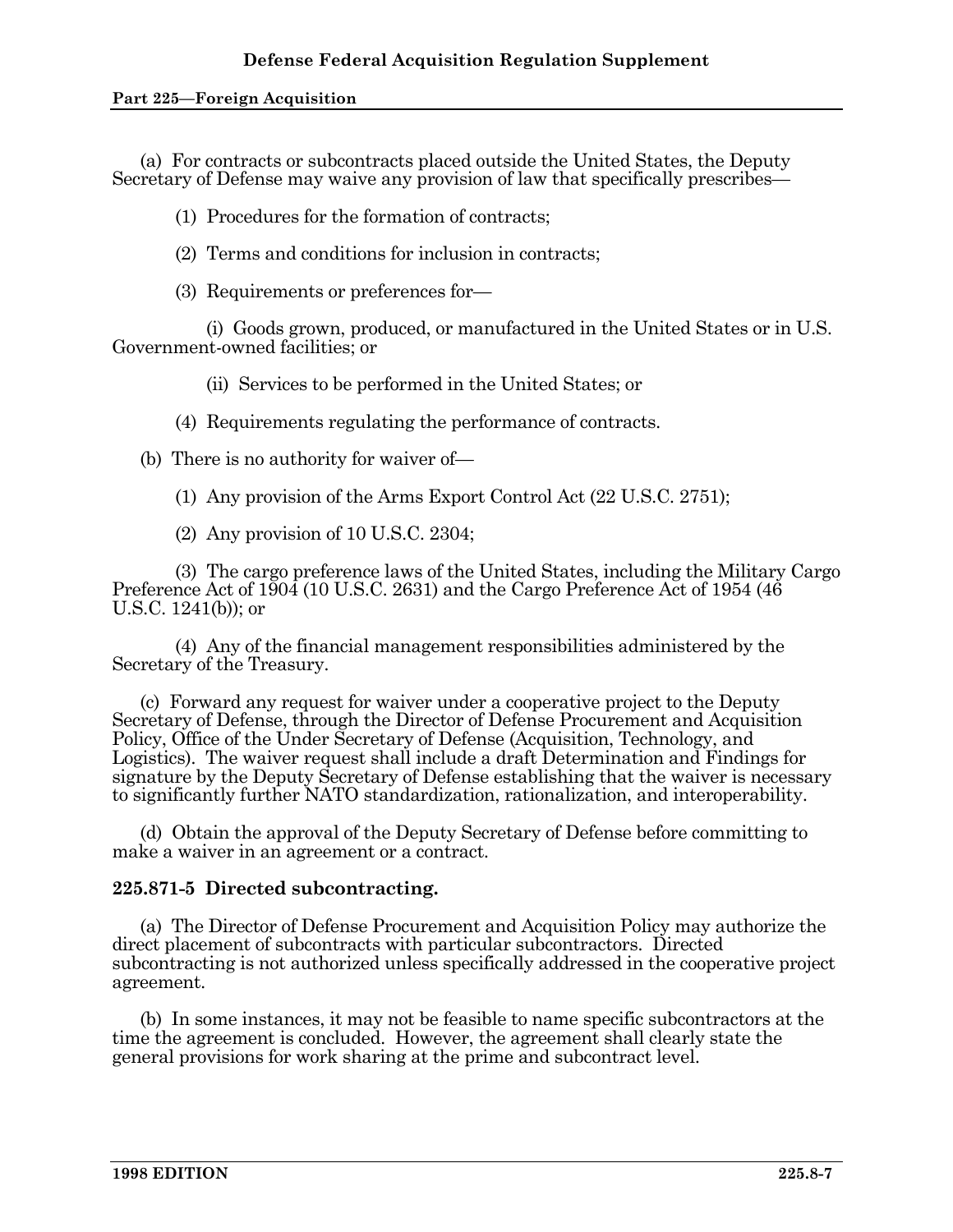(c) The agreement is the authority for a contractual provision requiring the contractor to place certain subcontracts with particular subcontractors. No separate justification and approval during the acquisition process is required.

### **225.871-6 Disposal of property.**

Dispose of property that is jointly acquired by the members of a cooperative project under the procedures established in the agreement or in a manner consistent with the terms of the agreement.

#### **225.871-7 Congressional notification.**

 (a) Congressional notification is required when DoD makes a determination to award a contract or subcontract to a particular entity, if the determination was not part of the certification made under 22 U.S.C. 2767(f) before finalizing the cooperative agreement.

 (1) Departments and agencies shall provide a proposed Congressional notice to the Director of Defense Procurement and Acquisition Policy in sufficient time to forward to Congress before the time of contract award.

 (2) The proposed notice shall include the reason it is necessary to use the authority to designate a particular contractor or subcontractor.

 (b) Congressional notification is also required each time a statutory waiver under 225.871-4 is incorporated in a contract or a contract modification, if such information was not provided in the certification to Congress before finalizing the cooperative agreement.

## **225.872 Contracting with qualifying country sources.**

## **225.872-1 General.**

 (a) As a result of memoranda of understanding and other international agreements, DoD has determined it inconsistent with the public interest to apply restrictions of the Buy American Act or the Balance of Payments Program to the acquisition of qualifying country end products from the following qualifying countries: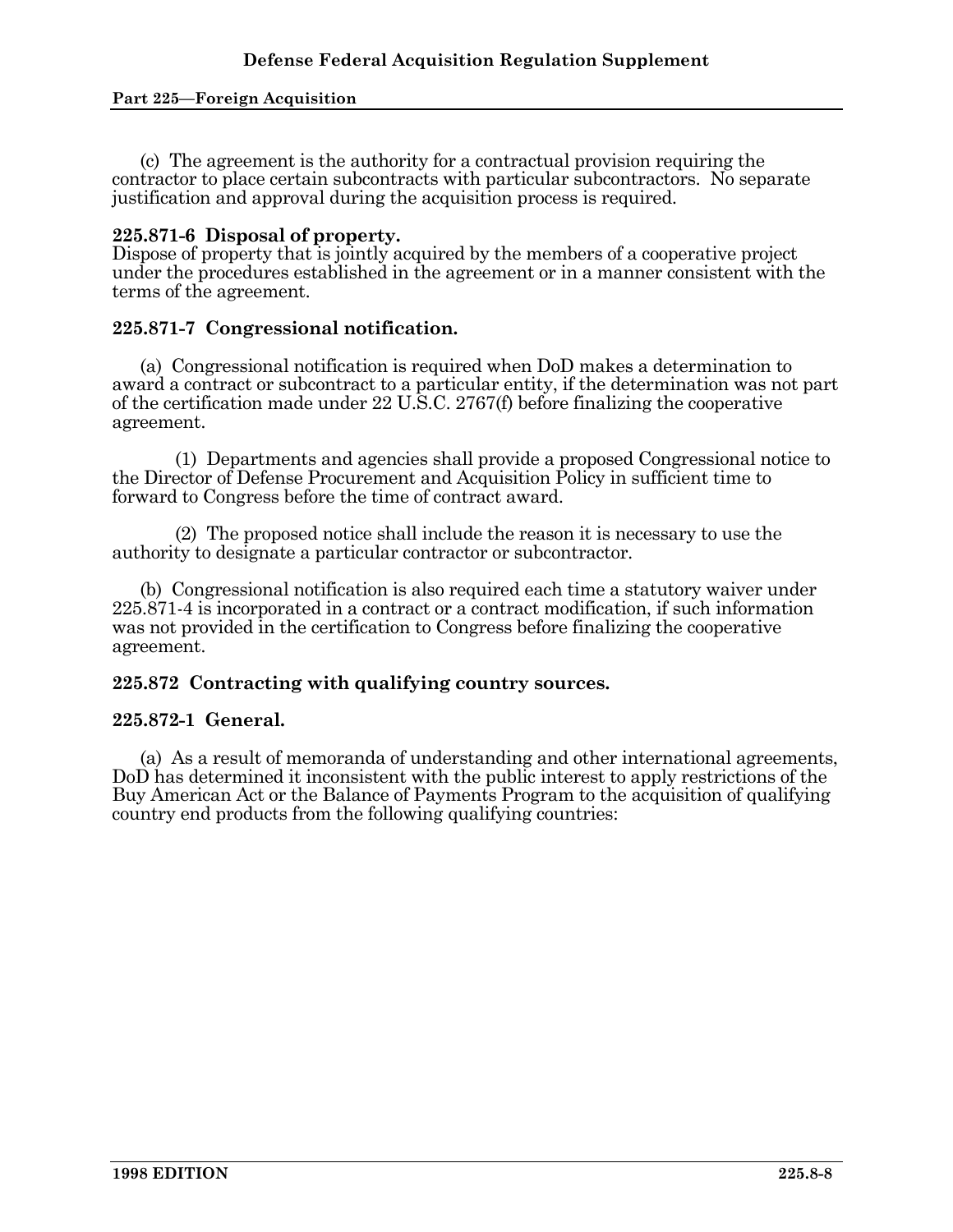Australia Belgium Canada Denmark Egypt Federal Republic of Germany France Greece Israel Italy Luxembourg Netherlands Norway Portugal Spain Sweden Switzerland Turkey United Kingdom of Great Britain and Northern Ireland

 (b) Individual acquisitions of qualifying country end products from the following qualifying countries may, on a purchase-by-purchase basis (see 225.872-4), be exempted from application of the Buy American Act and the Balance of Payments Program as inconsistent with the public interest:

#### Austria Finland

 (c) The determination in paragraph (a) of this subsection does not limit the authority of the Secretary concerned to restrict acquisitions to domestic sources or reject an otherwise acceptable offer from a qualifying country source when considered necessary for national defense reasons.

## **225.872-2 Applicability.**

(a) This section applies to all acquisitions of supplies except those restricted by—

 (1) U.S. National Disclosure Policy, DoDD 5230.11, Disclosure of Classified Military Information to Foreign Governments and International Organizations;

 (2) U.S. defense mobilization base requirements purchased under the authority of FAR 6.302-3(a)(2)(i), except for quantities in excess of that required to maintain the defense mobilization base. This restriction does not apply to Canadian planned producers.

 (i) Review individual solicitations to determine whether this restriction applies.

 (ii) Information concerning restricted items may be obtained from the Deputy Under Secretary of Defense (Industrial Affairs);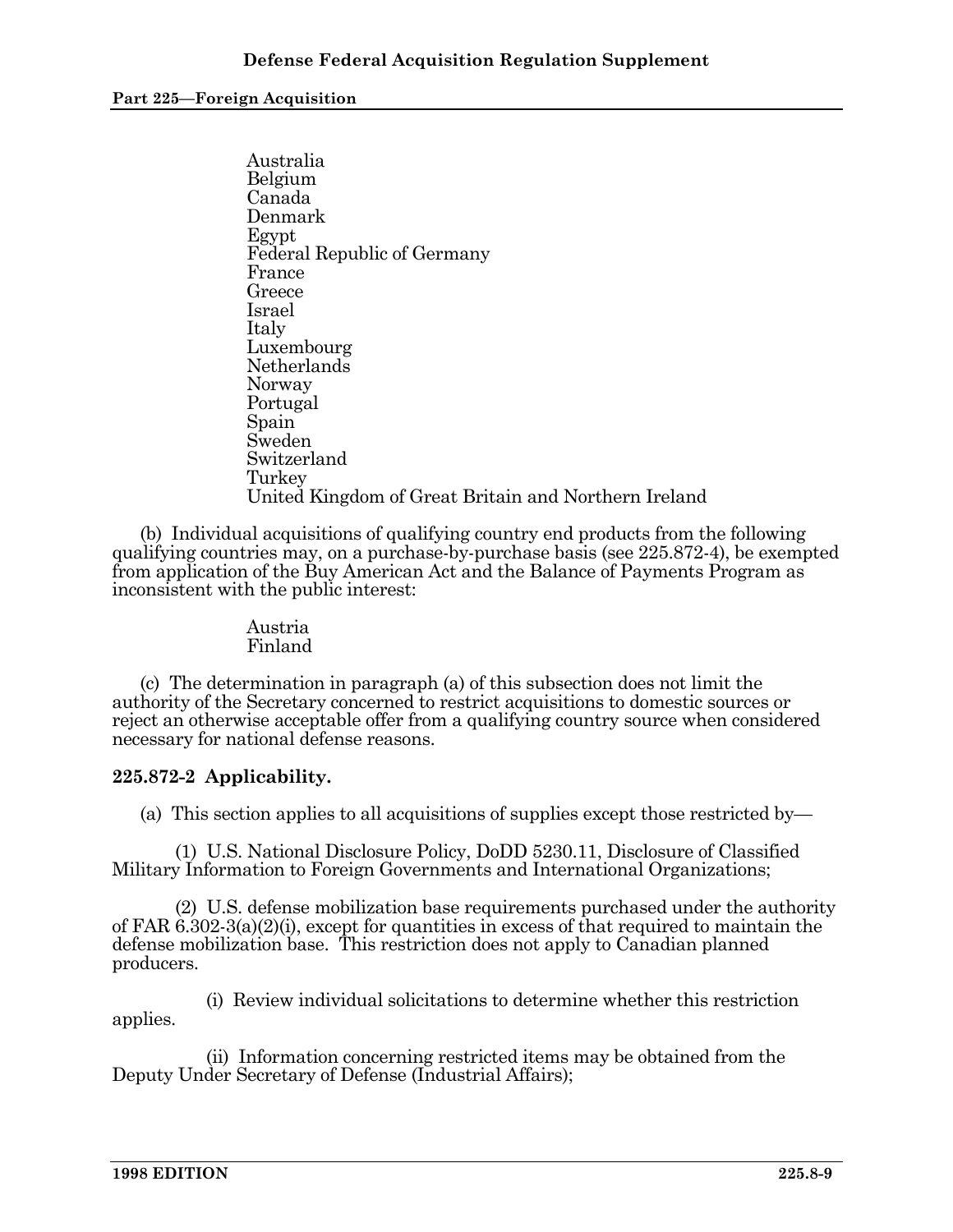(3) Other U.S. laws or regulations (e.g., the annual DoD appropriations act); and

(4) U.S. industrial security requirements.

(b) This section does not apply to construction contracts.

## **225.872-3 Solicitation procedures.**

 (a) Include qualifying country sources on solicitation mailing lists upon their request (see FAR  $14.205$ ).

 (b) Except for items developed under the U.S./Canadian Development Sharing Program, use the criteria for soliciting and awarding contracts to small business concerns under FAR Part 19 without regard to whether there are potential qualifying country sources for the end product. Do not consider an offer of a qualifying country end product if the solicitation is identified for the exclusive participation of small business concerns.

 (c) Send solicitations directly to qualifying country sources. Solicit Canadian sources through the Canadian Commercial Corporation in accordance with 225.870.

 (d) Use international air mail if solicitation destinations are outside the United States and security classification permits such use.

 (e) If unusual technical or security requirements preclude the acquisition of otherwise acceptable defense equipment from qualifying country sources, review the need for such requirements. Do not impose unusual technical or security requirements solely for the purpose of precluding the acquisition of defense equipment from qualifying countries.

 (f) Do not automatically exclude qualifying country sources from submitting offers because their supplies have not been tested and evaluated by the department or agency.

 (1) Consider the adequacy of qualifying country service testing on a case-bycase basis. Departments or agencies that must limit solicitations to sources whose items have been tested and evaluated by the department or agency shall consider supplies from qualifying country sources that have been tested and accepted by the qualifying country for service use.

(2) The department or agency may perform a confirmatory test, if necessary.

 (3) Apply U.S. test and evaluation standards, policies, and procedures when the department or agency decides that confirmatory tests of qualifying country end products are necessary.

 (4) If it appears that these provisions might adversely delay service programs, obtain the concurrence of the Under Secretary of Defense (Acquisition, Technology, and Logistics), before excluding the qualifying country source from consideration.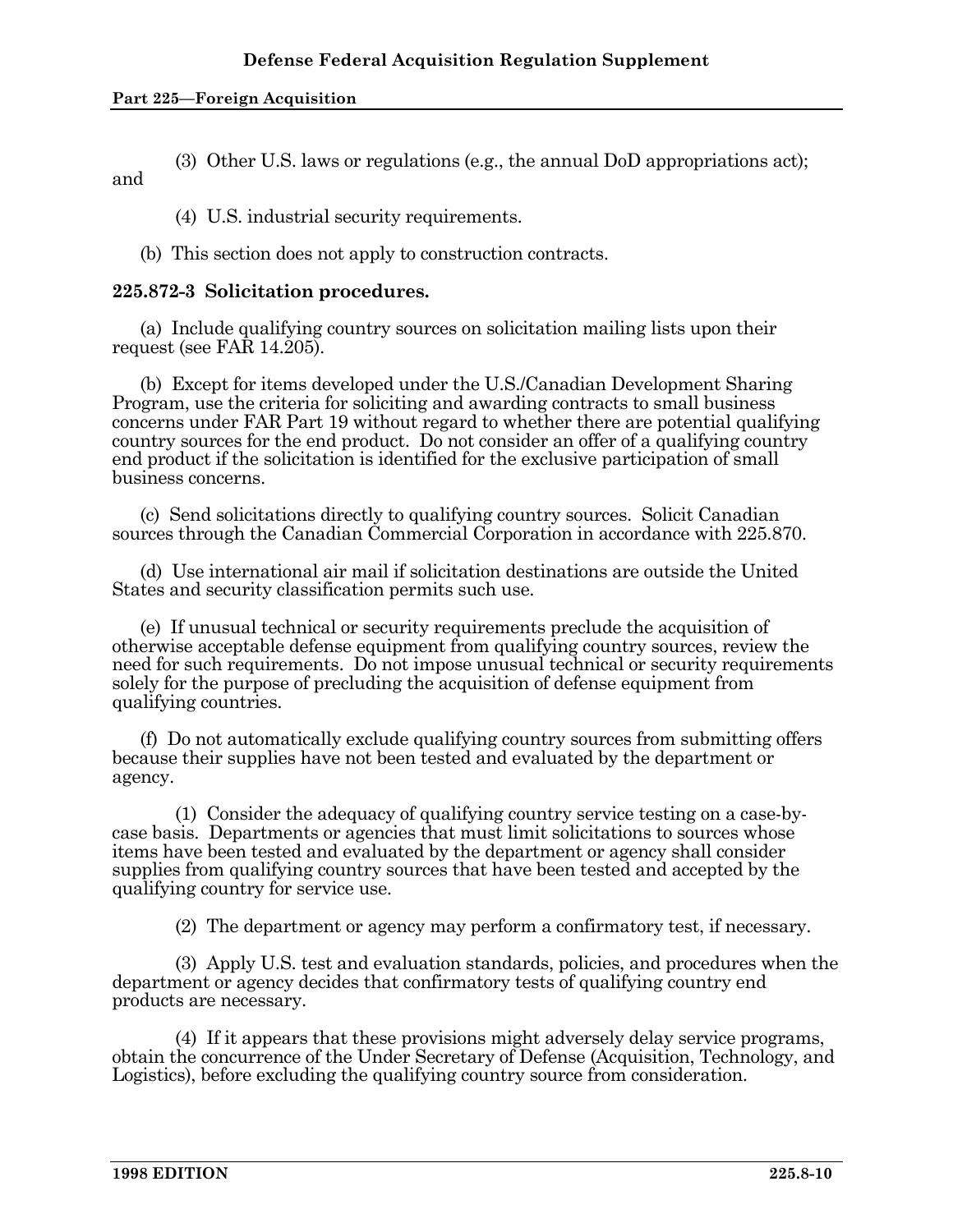(g) Permit industry representatives from a qualifying country to attend symposia, program briefings, prebid conferences (see FAR 14.207 and 15.201(c)), and similar meetings that address U.S. defense equipment needs and requirements. When practical, structure these meetings to allow attendance by representatives of qualifying country concerns.

#### **225.872-4 Individual determinations.**

 (a) If the offer of an end product from a qualifying country source listed in 225.872- 1(b), as evaluated, is low or otherwise eligible for award, prepare a determination and findings exempting the acquisition from the Buy American Act and the Balance of Payments Program as inconsistent with the public interest, unless another exception such as the Trade Agreements Act applies.

(b) Obtain signature of the determination and findings—

 (1) At a level above the contracting officer, for acquisitions valued at or below the simplified acquisition threshold; or

 (2) By the chief of the contracting office, for acquisitions with a value greater than the simplified acquisition threshold.

(c) Prepare the determination and findings substantially as follows:

#### SERVICE OR AGENCY

Exemption of the Buy American Act and Balance of Payments Program

#### Determination and Findings

Upon the basis of the following findings and determination which I hereby make in accordance with the provisions of FAR 25.103(a), the acquisition of a qualifying country end product may be made as follows:

#### Findings

- 1. The (*contracting office*) proposes to purchase under contract number \_\_\_\_\_\_\_\_\_\_\_\_\_\_\_\_, (*describe item*) mined, produced, or manufactured in (*qualifying country of origin*). The total estimated cost of this acquisition is \_\_\_\_\_\_\_\_\_\_\_\_\_\_\_\_\_\_\_\_.
- 2. The United States Government and the Government of have agreed to remove barriers to procurement at the prime and subcontract level for defense equipment produced in each other's countries insofar as laws and regulations permit.
- 3. The agreement provides that the Department of Defense will evaluate competitive offers of qualifying country end products mined, produced, or manufactured in (*qualifying country*) without imposing any price differential under the Buy American Act or the Balance of Payments Program and without taking applicable U.S. customs and duties into consideration so that such items may better compete for sales of defense equipment to the Department of Defense. In addition, the Agreement stipulates that acquisitions of such items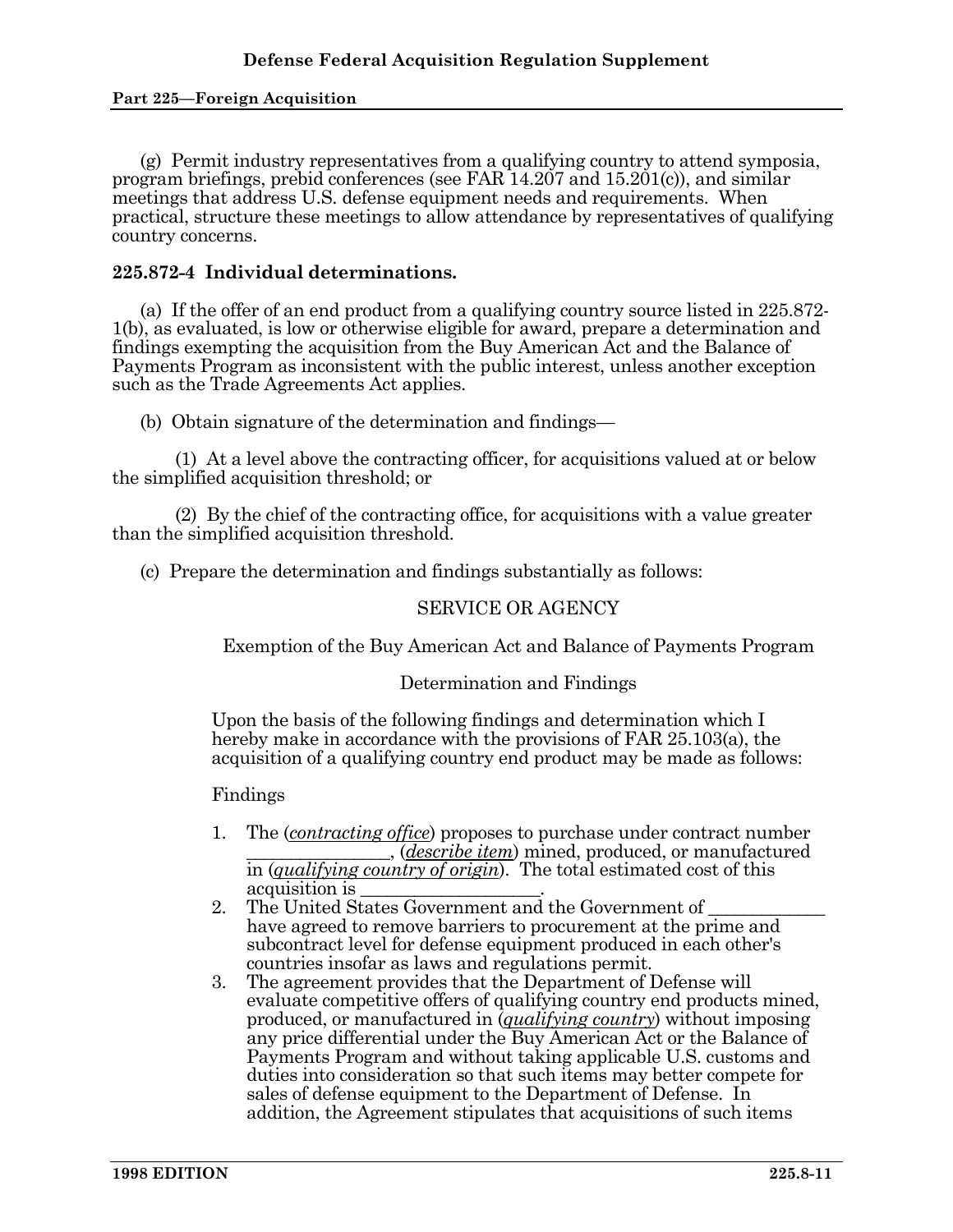shall fully satisfy Department of Defense requirements for performance, quality, and delivery and shall cost the Department of Defense no more than would comparable U.S. source or other foreign source defense equipment eligible for award.

4. To achieve the foregoing objectives, the solicitation contained the clause *(title and number of the Buy American Act clause contained in the contract*). Offers were solicited from other sources and the offer received from (*offeror*) is found to be otherwise eligible for award.

Determination

I hereby determine that it is inconsistent with the public interest to apply the restrictions of the Buy American Act or the Balance of Payments Program to the offer described in this determination and findings.

#### (Date)

## **225.872-5 Contract administration.**

 (a) Arrangements exist with some qualifying countries to provide reciprocal contract administration services. Some arrangements are at no cost to either government. To determine whether such an arrangement has been negotiated and what contract administration functions are covered, contact the Deputy Director of Defense Procurement and Acquisition Policy (Program Acquisition and International Contracting), ((703) 697-9351, DSN 227-9351).

 (b) When contract administration services are required on contracts to be performed in qualifying countries, direct the request to the cognizant activity listed in the Federal Directory of Contract Administration Services. The cognizant activity also will arrange contract administration services for DoD subcontracts that qualifying country sources place in the United States.

 (c) The contract administration activity receiving a delegation shall determine whether any portions of the delegation are covered by memoranda of understanding annexes and, if so, shall delegate those functions to the appropriate organization in the qualifying country's government.

 (d) Information on quality assurance delegations to foreign governments is in Subpart 246.4, Government Contract Quality Assurance.

#### **225.872-6 Audit.**

 (a) Memoranda of understanding with some qualifying countries contain annexes that provide for reciprocal "no-cost" audits of contracts and subcontracts (pre- and postaward).

 (b) To determine if such an annex is applicable to a particular qualifying country, contact the Deputy Director of Defense Procurement and Acquisition Policy (Program Acquisition and International Contracting), ((703) 697-9351, DSN 227-9351).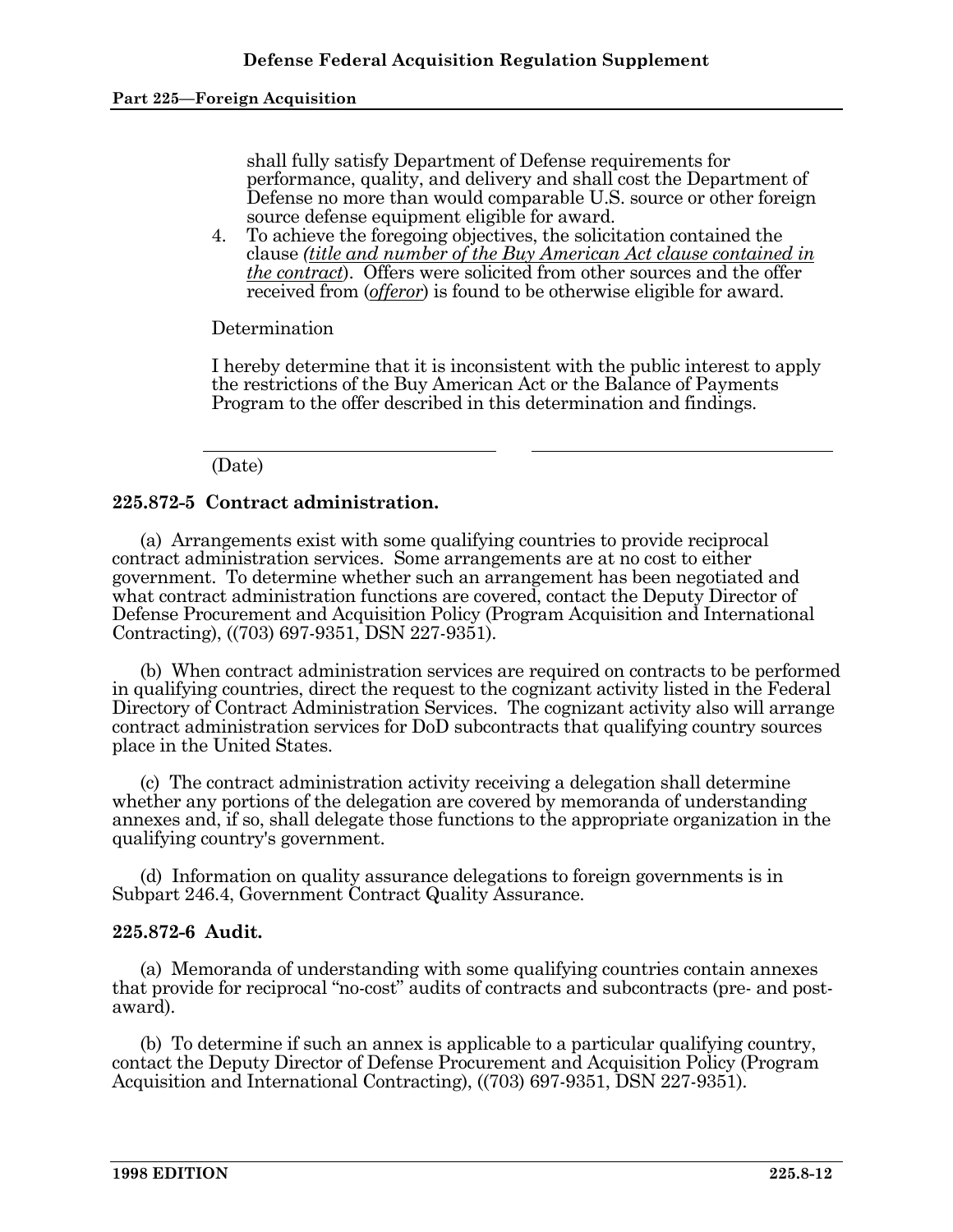(c) Handle requests for audits in qualifying countries in accordance with 215.404-  $2(c)$ .

 (1) Except for the United Kingdom, send the request to the administrative contracting officer at the cognizant activity listed in Section 2B of the Federal Directory of Contract Administration Services. Send the request for audit from the United Kingdom directly to their Ministry of Defence.

 (2) Send an advance copy of the request to the focal point identified by the Deputy Director of Defense Procurement and Acquisition Policy (Program Acquisition and International Contracting).

#### **225.872-7 Industrial security for qualifying countries.**

The required procedures for safeguarding classified defense information necessary for the performance of contracts awarded to qualifying country sources are in the DoD Industrial Security Regulation DoD 5220.22-R (implemented for the Army by AR 380- 49; for the Navy by SECNAV Instruction 5510.1H; for the Air Force by AFI 31-601; for the Defense Information Systems Agency by DCA Instruction 240-110-8; and for the National Imagery and Mapping Agency by NIMA Instruction 5220.22).

#### **225.872-8 Subcontracting with qualifying country sources.**

In reviewing contractor subcontracting procedures, the contracting officer shall ensure that the contract does not preclude qualifying country sources from competing for subcontracts, except when restricted by national security interest reasons, mobilization base considerations, or applicable U.S. laws or regulations (see the clause at 252.225- 7002, Qualifying Country Sources as Subcontractors).

## **225.873 Waiver of United Kingdom commercial exploitation levies.**

#### **225.873-1 Policy.**

DoD and the Government of the United Kingdom (U.K.) have agreed to waive U.K. commercial exploitation levies and U.S. nonrecurring cost recoupment charges on a reciprocal basis. For U.K. levies to be waived, the offeror or contractor shall identify the levies and the contracting officer shall request a waiver before award of the contract or subcontract under which the levies are charged.

#### **225.873-2 Procedures.**

 (a) The Government of the U.K. shall approve waiver of U.K. levies. When an offeror or contractor identifies a levy included in an offered or contract price, the contracting officer shall provide written notification to the Defense Security Cooperation Agency, ATTN: PSD-PMD, 1111 Jefferson Davis Highway, Arlington, VA 22202-4306, telephone (703) 601-3864. The Defense Security Cooperation Agency will request a waiver of the levy from the Government of the U.K. The notification shall include—

- (1) Name of the U.K. firm;
- (2) Prime contract number;
- (3) Description of item for which waiver is being sought;